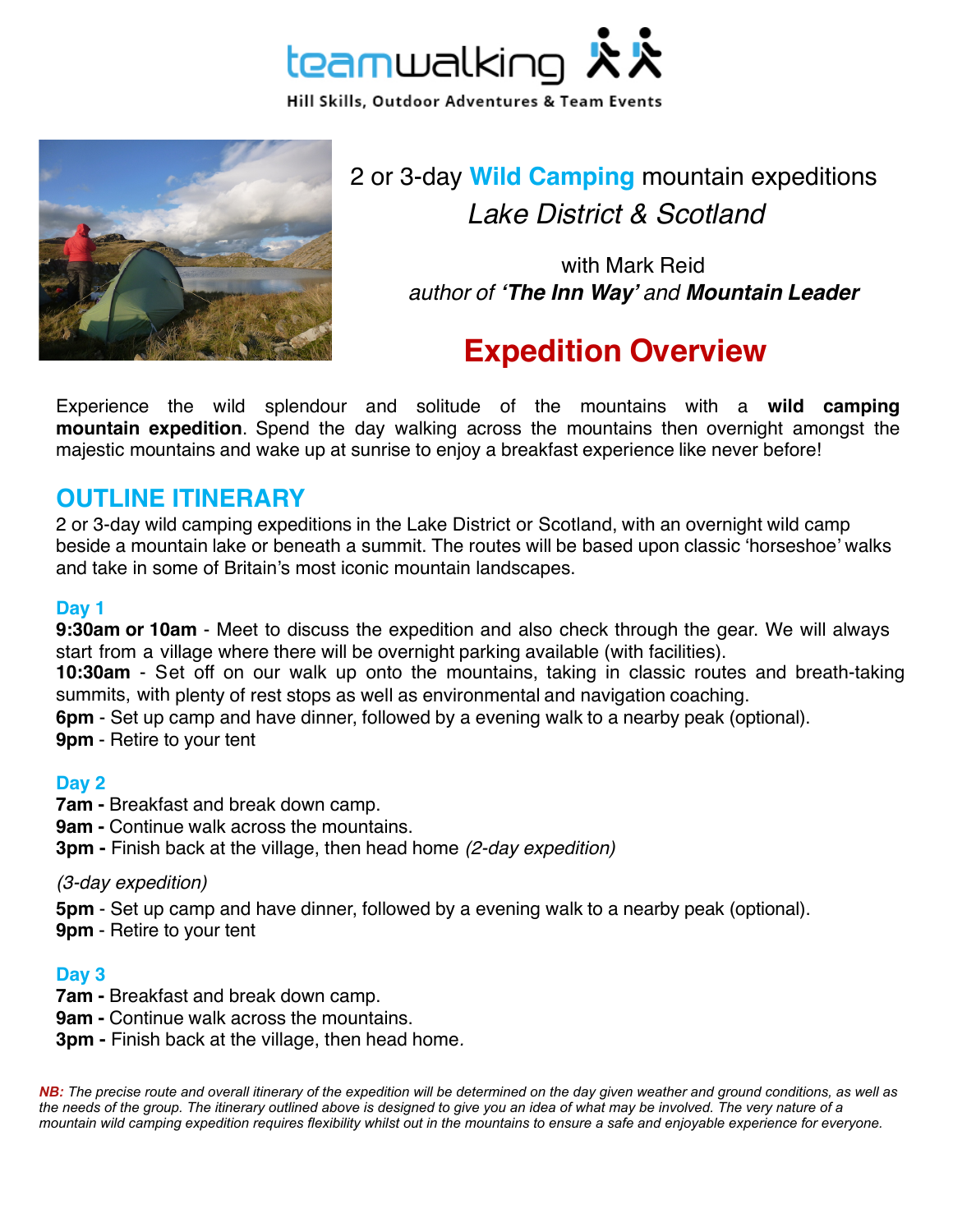# **WHAT TO WEAR & BRING WITH YOU**

# **What to wear**

- *DO* wear synthetic fibres, such as polyester or nylon etc
- **DON'T** wear cotton, especially jeans
- Base layer long-sleeved T-shirt
- Mid layer mid weight fleece
- Outer shell waterproof/breathable coat and over-trousers
- Walking boots these must be waterproof with good ankle support and sturdy soles
- Walking trousers
- Suitable hat and waterproof gloves

# **What to carry in your rucksack**

Your rucksack must have a capacity of at least 60 litres

# *Clothing*

- Sunhat & sunscreen
- Warm hat & spare gloves
- Spare warm fleece or down/synthetic insulated jacket
- Spare socks, underwear and base layer (T-shirt)
- Thermal leggings and long-sleeved T-shirt to sleep in

# *Food & Water*

- 1-litre water bottle
- Camp meals (see appendix below)
- High energy snack food (dried fruit, nuts, muesli bars, chocolate bars etc)
- Brew kit (instant coffee, hot chocolate, teabags etc)
- Stove, gas canister, spoon & mug

# *Camp gear*

- Backpacking tent
- Self-inflating sleeping mat
- Sleeping bag *please provide your own 3-season sleeping bag with a comfort rating of between 0 and -5 <sup>C</sup>*
- Waterproof rucksack bag (also double up as a pillow)

# *Sundries*

- Toothbrush & small tube of toothpaste
- Alcohol-based hand gel
- Insect repellent & deodorant
- Toilet roll
- Small First Aid kit for personal use, plus any medications you may take
- Iron Oxide hand warmer bags *– for your gloves and foot of your sleeping bag*
- Head-torch
- Plastic bags *– for your rubbish and smelly socks!*
- Hip flask, phone etc…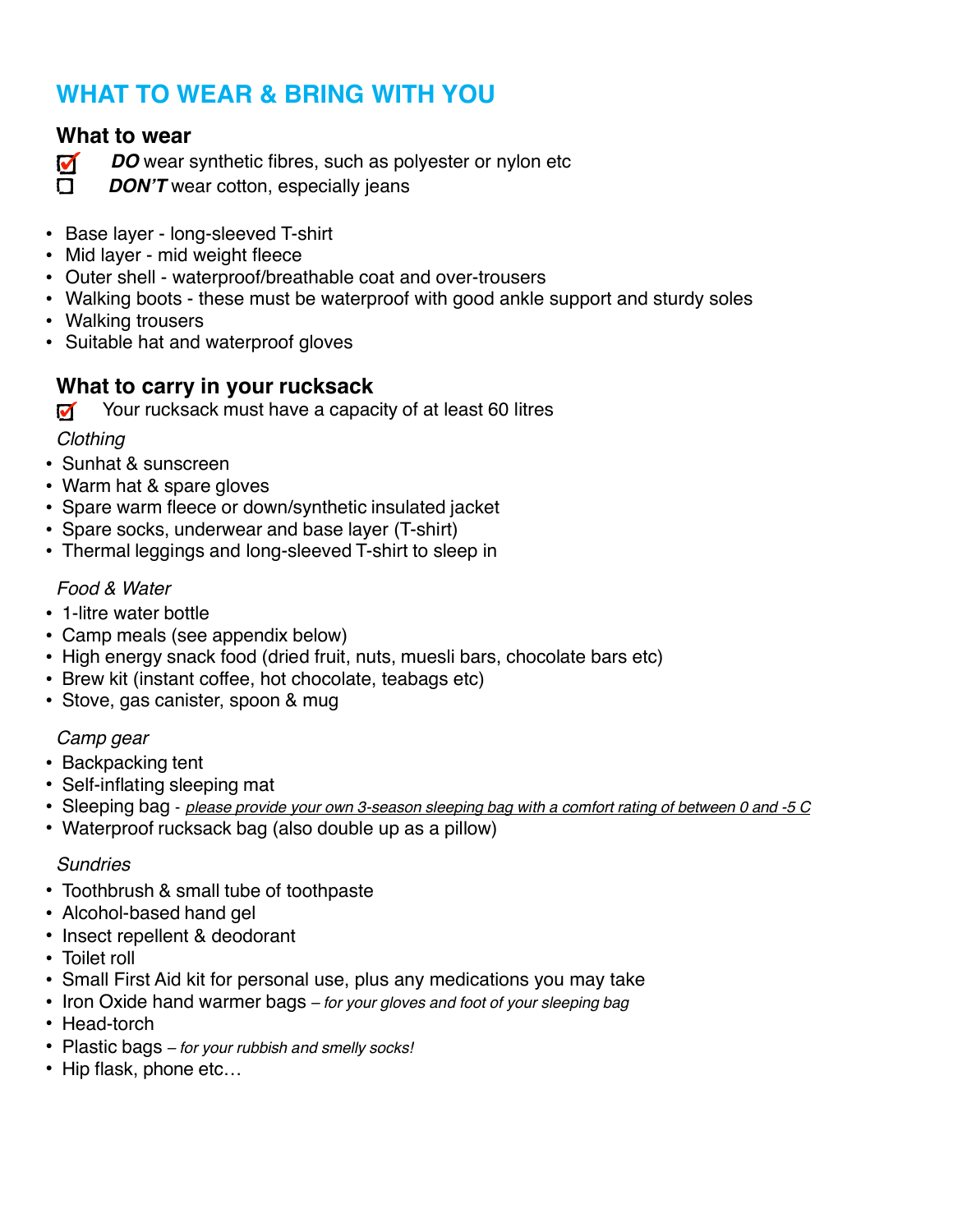# **PROVIDED KIT**

*We can provide the following items (unless you would like to use your own kit). We will contact you after you have made your booking to discuss what kit you would like to borrow.*

- Lightweight backpacking tent *(1 or 2 person tents)*
- Self-inflating sleeping mat
- Stove & gas canister *(this stove will only boil water, and is not suitable to cook in)*
- Waterproof rucksack dry-bag
- Backpacking rucksack
- Head-torch
- Walking boots
- Waterproof outdoor clothing (jacket, over-trousers, gloves)

# **WHAT'S NOT PROVIDED**

- 3-season sleeping bag *(with a temperature comfort rating of between 0 and -5 C)*
- Personal walking clothing and equipment *(such as base layers, fleeces, trekking poles etc)*
- Spoon & mug
- Brew Kit *(tea, coffee, drinks etc)*
- Camp food (see appendix)

## **Your fully packed rucksack will weigh between 12 - 15kg, including all camping gear, food and water***.*

# **DO's and DON'Ts**

- In England and Wales, all land is privately owned and landowner permission is required to camp on private land. Wild camping high amongst the mountains of Snowdonia and Cumbria is a tolerated tradition as long as it is undertaken responsibly and you respect and protect the environment. Wild camping is permitted on certain areas of common land on Dartmoor, and it is also permitted in Scotland as long as you follow the Scottish Outdoor Access Code.
- Camp high amongst the mountains as unobtrusively as possible, away from paths and popular areas.
- Small group sizes. Arrive late, leave early and stay only for one night.
- Leave no trace. Take ALL rubbish out with you. No fires. Protect and respect the environment.
- Personal hygiene it is important to observe good personal hygiene when walking in the mountains, in particular hand washing. Regular hand washing in streams is important, without the use of soap as this will harm the stream ecosystem. Alcohol-based hand gels are essential.
- Toilet go to the loo at least 50 metres away from the campsite, water sources and footpaths. All other sanitary items must be bagged up and taken out
- Water out of fast-flowing, clear mountain streams is fine to drink as long as it has been boiled first or sterilised using a water filter
- Never cook inside the tent. If it's raining then cook just outside the porch of the tent with the tent door open and you nice and dry inside. Tent fabric is flammable and stoves give off carbon monoxide.
- Staying warm and dry is really important. Think about what you wear and take carefully. If you get cold in the night, then put your dry clothes on, including a hat and gloves.
- Travel light. Pack and weigh your rucksack, then un-pack it and see what items are absolutely necessary and what isn't. The lighter your rucksack the better. Don't be tempted to take "luxury" items with you, as you won't use them and they'll weigh you down.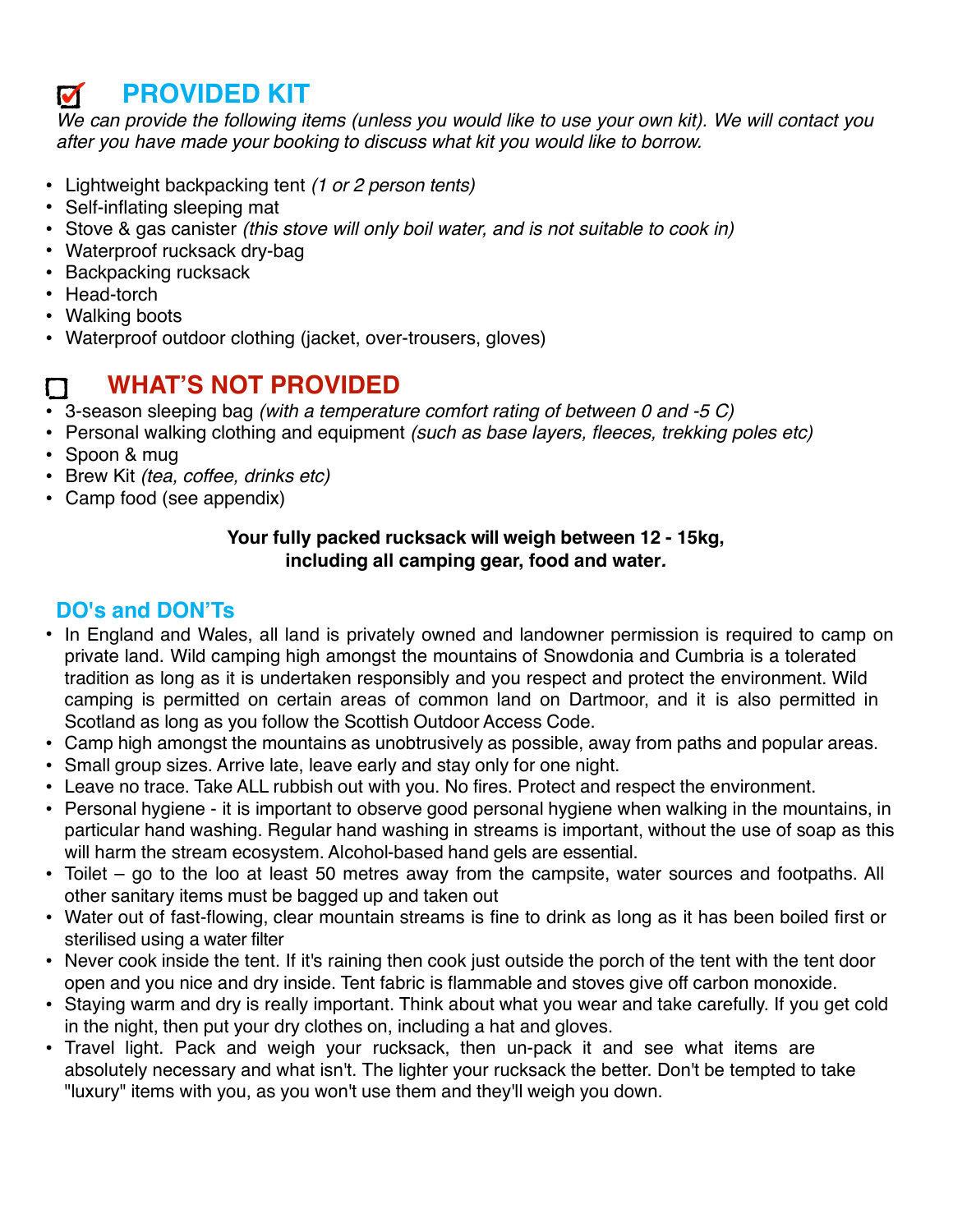# **WHAT'S INCLUDED**

2 or 3 day wild camping expedition in the Mountains with Mark Reid (Mountain Leader)

- **T** Camping kit lightweight tent, sleep-mat, expedition rucksack, dry-bag
- **T** Cooking equipment stove and gas
- **M** Outdoor clothing and kit, if required
- **T** TeamWalking Loyalty Reward scheme

## *Please note:*

- Multi-day mountain expeditions and wild camping takes you into remote and mountainous areas, with the potential for adverse weather conditions. The walks will include uneven ground, rough and mountainous terrain, stream crossings as well as a number of steep ascents and descents. We will also be camping overnight in a tent in the mountains!
- A good level of fitness is required as you will be walking across mountainous terrain carrying a rucksack with your overnight gear, equipment and food (this rucksack will weigh approx. 12 - 15kg).
- We will walk approximately 10 13 km (6 to 8 miles) per day, although this will vary with each expedition according to weather conditions, pace of the group, terrain etc.
- There will be plenty of rest stops throughout the day, as well as 30-mins for lunch.
- You will need to provide your own camping equipment, sleeping bag, rucksack, walking boots, waterproof clothing, personal walking clothes, outdoor equipment and food/drinks for the expedition.
- Please provide your own travel to and from the meeting point, as well as any accommodation before and after the event.
- Mark Reid will carry a group first aid kit, water filter, mobile phone, spare batteries and other emergency equipment.
- **Our courses are suitable for all ages.** Under 18s (minimum age 14) may attend if accompanied by a parent or legal guardian. The child must be accompanied at all times during the activity by their parent/legal guardian.

# **Final details of this expedition will be sent to you approximately 2 weeks prior to the event**

# *ANY QUESTIONS?*

[info@teamwalking.co.u](mailto:info@teamwalking.co.uk)k / 07711 264019